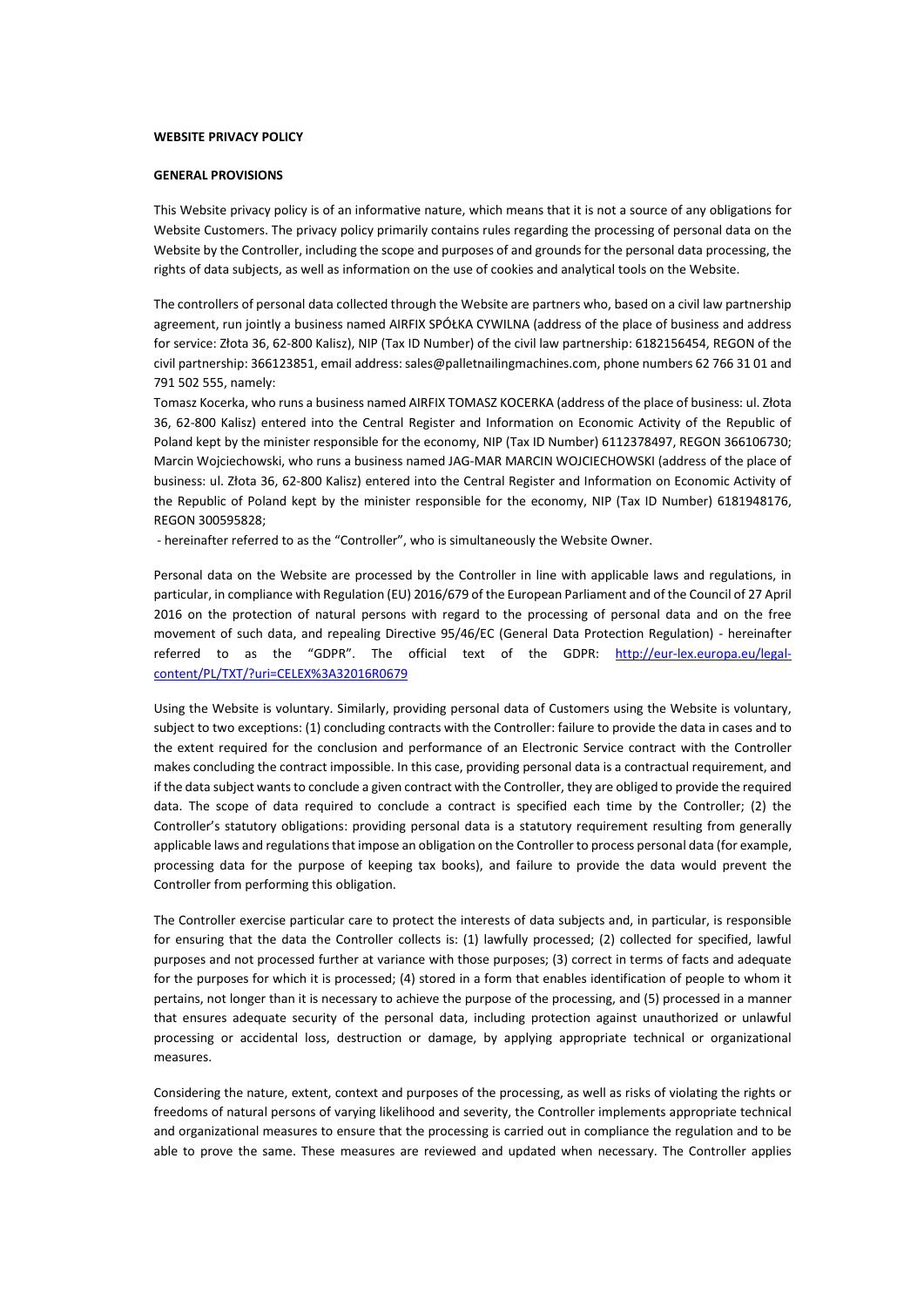technical measures to prevent the personal data sent electronically from being obtained and modified by unauthorized persons.

All words, phrases and acronyms that appear in this privacy policy and are capitalized (for example, the Website) should be understood according to their meaning resulting from this document.

### **GROUNDS FOR THE DATA PROCESSING**

The Controller is authorized to process personal data in cases where and to the extent that at least one of the following conditions is met: (1) the data subject has given consent to the processing of his or her personal data for one or more specific purposes; (2) processing is necessary for the performance of a contract to which the data subject is party or in order to take steps at the request of the data subject prior to entering into a contract; (3) processing is necessary for compliance with a legal obligation to which the Controller is subject; or (4) processing is necessary for the purposes of the legitimate interests pursued by the controller or by a third party, except where such interests are overridden by the interests or fundamental rights and freedoms of the data subject which require protection of personal data, in particular where the data subject is a child.

The processing of personal data by the Controller requires that at least one of the grounds indicated above should exist each single time. Specific grounds for the processing of personal data of the Website Customers by the Controller are provided in the following section of the privacy policy with respect to a given purpose of the personal data processing by the Controller.

### **PURPOSE AND PERIOD OF AND BASIS FOR THE DATA PROCESSING ON THE WEBSITE**

The purpose and extent of and the basis for the processing as well as recipients of personal data processed by the Controller result from actions taken by a given Customer on the Website.

The Customer may process personal data on the Website for the following purposes, on the following grounds, over the following periods and to the following extent:

| <b>Purpose of the data</b><br>processing                                                                                                         | Legal basis for the data processing                                                                                                                                                                                                                                                             | Data storage period                                                                                                                                                                                                                                                                                                                                                                                                                                                                                                               |
|--------------------------------------------------------------------------------------------------------------------------------------------------|-------------------------------------------------------------------------------------------------------------------------------------------------------------------------------------------------------------------------------------------------------------------------------------------------|-----------------------------------------------------------------------------------------------------------------------------------------------------------------------------------------------------------------------------------------------------------------------------------------------------------------------------------------------------------------------------------------------------------------------------------------------------------------------------------------------------------------------------------|
| Performing an<br><b>Electronic Service</b><br>contract or taking<br>action at the data<br>subject's request<br>before concluding<br>the contract | Article $6(1)(b)$ of the GDPR (performing a<br>contract) - processing is necessary for the<br>performance of a contract to which the<br>data subject is party or in order to take<br>steps at the request of the data subject<br>prior to entering into a contract;                             | The data is stored for a period necessary<br>to perform, terminate or otherwise<br>cancel the concluded contract.                                                                                                                                                                                                                                                                                                                                                                                                                 |
| Direct marketing                                                                                                                                 | Article 6(1)(f) of the GDPR (legitimate<br>interests of the Controller) - the<br>processing is necessary for the purposes<br>of the Controller's legitimate interests<br>consisting in caring for the Controller's<br>interests and positive image and striving<br>to sell products or services | The data is stored for as long as the<br>legitimate interest pursued by the<br>Controller exists but not longer than for a<br>period of limitation of claims against the<br>data subject on account of the business<br>activity conducted by the Controller. The<br>limitation period is specified by law, in<br>particular, the Civil Code (the primary<br>limitation period for claims relating to<br>running a business is three years).<br>The Controller must not process data for<br>the purpose of direct marketing if the |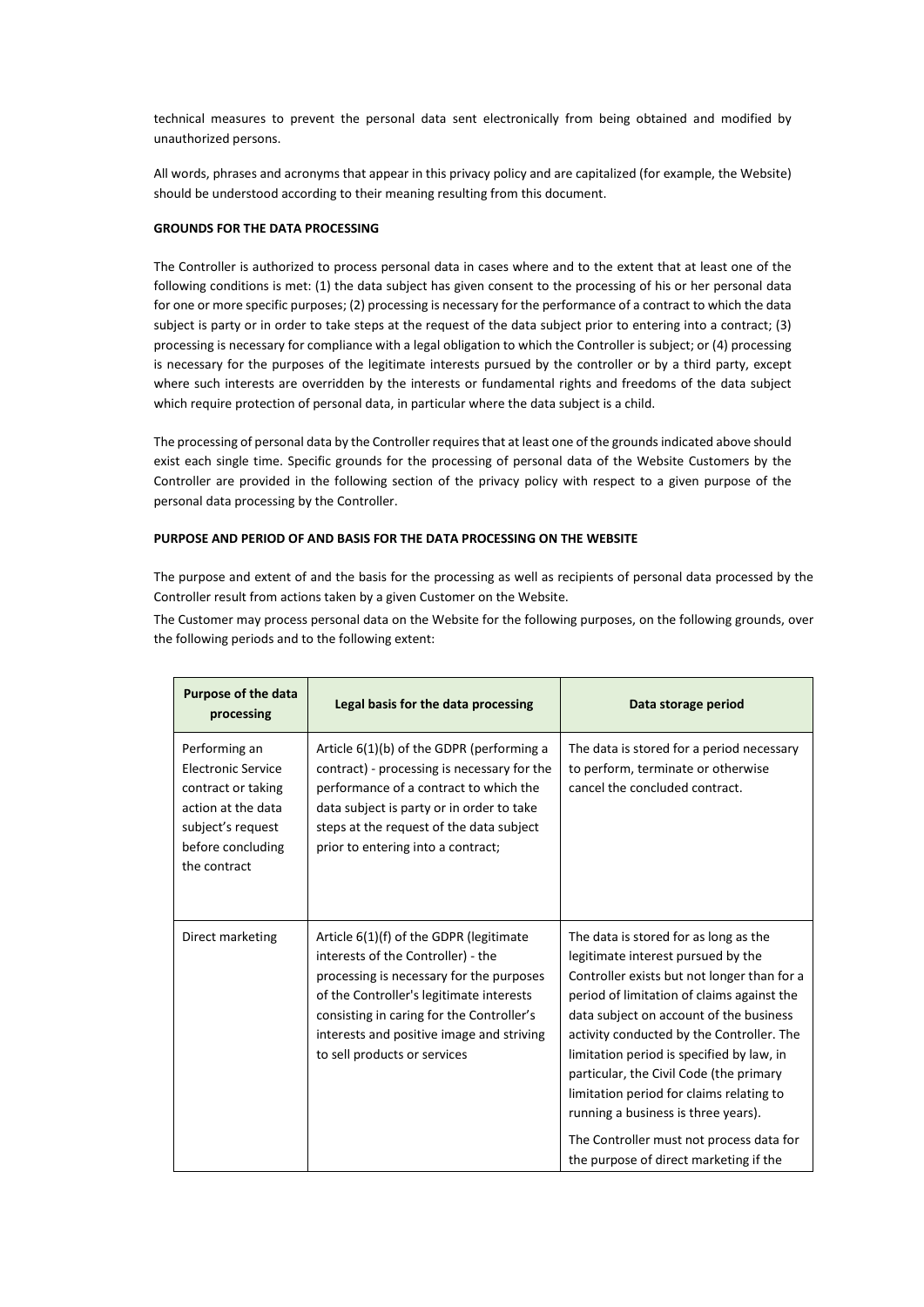|                                                                                                               |                                                                                                                                                                                                                                                                                       | data subject effectively raises any<br>objections in this regard.                                                                                                                                                                                                                                                                                                                                                                                             |
|---------------------------------------------------------------------------------------------------------------|---------------------------------------------------------------------------------------------------------------------------------------------------------------------------------------------------------------------------------------------------------------------------------------|---------------------------------------------------------------------------------------------------------------------------------------------------------------------------------------------------------------------------------------------------------------------------------------------------------------------------------------------------------------------------------------------------------------------------------------------------------------|
| Determining,<br>investigating or<br>defending claims<br>that may be raised<br>by or against the<br>Controller | Article $6(1)(f)$ of the GDPR - the<br>processing is necessary for the purposes<br>of the Controller's legitimate interests<br>consisting in determining, investigating<br>or defending claims that may be raised<br>by or against the Controller                                     | The data is stored for as long as the<br>legitimate interest pursued by the<br>Controller exists but not longer than for a<br>period of limitation of claims against the<br>data subject on account of the business<br>activity conducted by the Controller. The<br>limitation period is specified by law, in<br>particular, the Civil Code (the basic<br>limitation period for claims relating to<br>running a business is three years).                     |
| Using the Website<br>and ensuring its<br>proper operation                                                     | Article 6(1)(f) of the GDPR (legitimate<br>interests of the Controller) - the<br>processing is necessary for the purposes<br>of the Controller's legitimate interests<br>consisting in running and maintaining the<br>Website                                                         | The data is stored for as long as the<br>legitimate interest pursued by the<br>Controller exists but not longer than for a<br>period of limitation of the Controller's<br>claims against the data subject on<br>account of the business activity<br>conducted by the Controller. The<br>limitation period is specified by law, in<br>particular, the Civil Code (the basic<br>limitation period for claims relating to<br>running a business is three years). |
| Keeping statistics<br>and analysing traffic<br>on the Website                                                 | Article 6(1)(f) of the GDPR (legitimate<br>interests of the Controller) - the<br>processing is necessary for the purposes<br>of the Controller's legitimate interests<br>consisting of keeping statistics and<br>analysing traffic on the Website to<br>improve the Website operation | The data is stored for as long as the<br>legitimate interest pursued by the<br>Controller exists but not longer than for a<br>period of limitation of the Controller's<br>claims against the data subject on<br>account of the business activity<br>conducted by the Controller. The<br>limitation period is specified by law, in<br>particular, the Civil Code (the basic<br>limitation period for claims relating to<br>running a business is three years). |

# **RECIPIENTS OF DATA ON THE WEBSITE**

For the proper Website operation, it is necessary for the Controller to use services of third-party entities (such as, for example, a software provider). The Controller uses only services of such processors who provide sufficient guarantees of implementing appropriate technical and organizational measures so that the processing meets the requirements of the GDPR and protects the rights of the data subjects.

The data are not transferred by the Controller in every case and to all recipients or categories of recipients indicated in the privacy policy - the Controller shares the data only when it is necessary to achieve a given purpose of the personal data processing and only to the extent necessary to achieve it.

Personal data of Website Customers may be transferred to the following recipients or categories of recipients:

• service providers providing technical, IT and organizational solutions to the Controller to enable the Controller to run their business, including the Website and the Electronic Services provided through it (in particular, providers of computer software for operating the Website, email and hosting providers and providers of business management software and technical support for the Controller) - the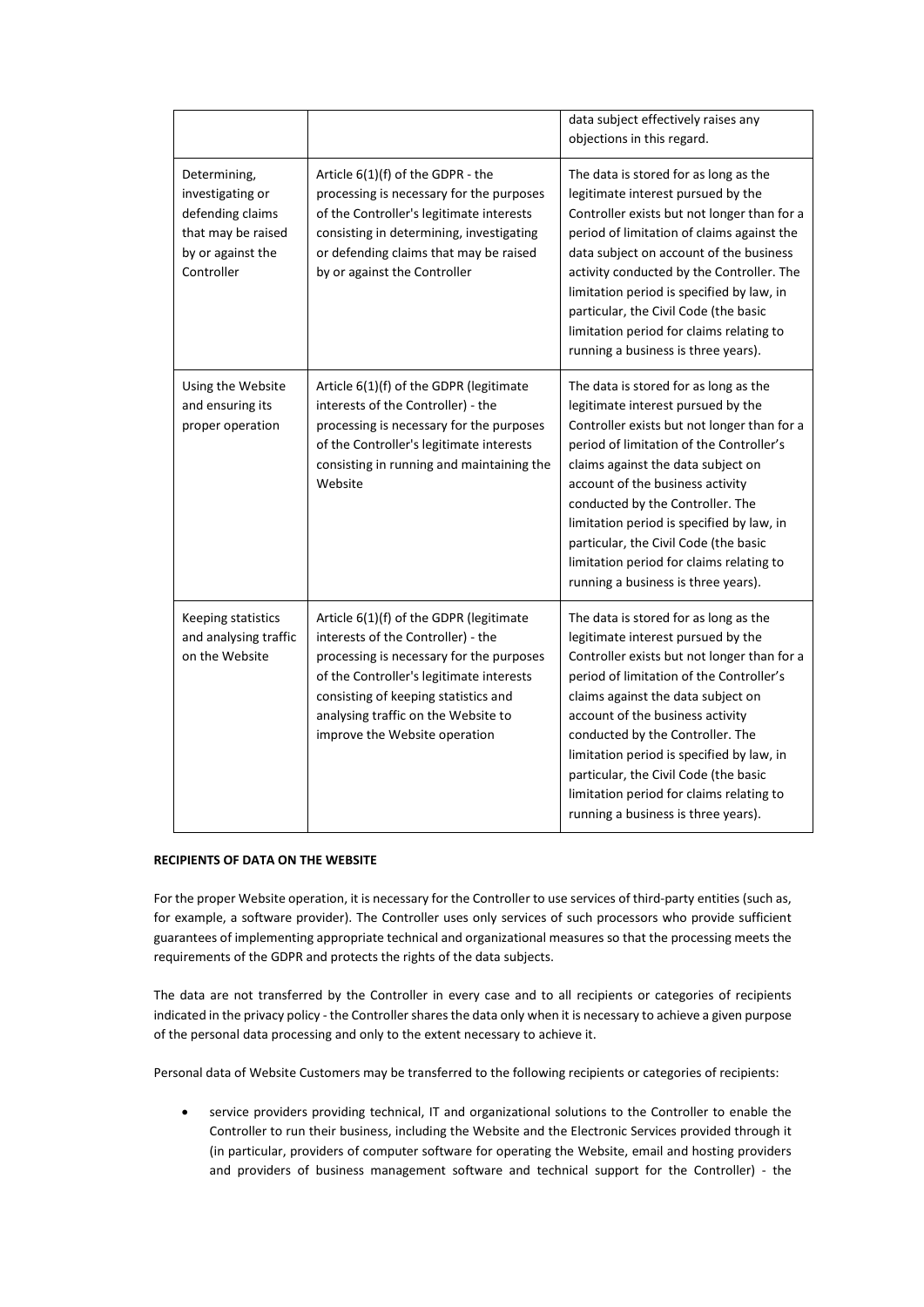Controller only shares the collected personal data of the Customer to a selected supplier acting on the Controller's behalf in the case where and to the extent that it is necessary to achieve a given purpose of the data processing in compliance with this privacy policy.

- providers of legal and advisory services providing the Controller with legal or advisory support (in particular, a law firm or a debt collection company) - the Controller only shares the collected personal data of the Customer to a selected supplier acting on the Controller's behalf in the case where and to the extent that it is necessary to achieve a given purpose of the data processing in compliance with this privacy policy.
- providers of social media plugins, scripts and other similar tools placed on the Website that allow the browser of a Website visitor to download the content from the providers of the said plugins (for example, logging in using social network login data) and transfer the visitor's personal data to the providers for this purpose, including
	- o Facebook Ireland Ltd. the Controller uses Facebook social plugins on the Website (for example, the Like and Share buttons) and thus collects and share personal data of the Website Customer with Facebook Ireland Ltd. (4 Grand Canal Square, Grand Canal Harbour, Dublin 2, Ireland) to the extent of and in compliance with the privacy rules available here: https://www.facebook.com/about/privacy/ (this data includes information on Website operations, including information about the device, visited websites, purchases, displayed ads and the way of using the services, regardless of whether the Customer has a Facebook account and is logged into Facebook).

### **RIGHTS OF THE DATA SUBJECT**

The right to access, recitation, restriction, erasure or data portability - the data subject has the right to request the Controller for providing access to their personal data, rectifying the same or erasing it ("the right to be forgotten") or limiting the processing, and has the right to object to the processing and the right to data portability. Detailed conditions for exercising the said rights are laid down in Articles 15-21 of the GDPR.

The right to withdraw consent at any time - a person whose data is processed by the Controller based on expressed consent (pursuant to Article 6(1)(a) or Article 9(2)(a) of the GDPR) has the right to withdraw the consent at any time without affecting the lawfulness of the processing carried out based on the consent before its withdrawal.

The right to lodge a complaint with the supervisory authority - the person whose data is processed by the Controller has the right to lodge a complaint with the supervisory authority in the manner and according to the procedure specified in the provisions of the GDPR and Polish laws and regulations, in particular, the Act on Personal Data Protection. The supervisory authority in Poland is the President of the Personal Data Protection Office.

The right to object - the data subject has the right to object to the processing of their personal data at any time for reasons relating to their particular situation based on Article 6(1)(e) (public interest or tasks) or (f) (legitimate interest of the controller), including profiling based on these provisions. In this case, the Controller is no longer allowed to process this personal data unless the Controller demonstrates the existence of legally valid grounds for the processing overriding the interests, rights and freedoms of the data subject or grounds for determining, investigating or defending claims.

Right to object to direct marketing - if personal data is processed for direct marketing purposes, the data subject has the right to object to the processing of their personal data for such marketing purposes, including profiling, at any time to the extent that the processing relates to such direct marketing.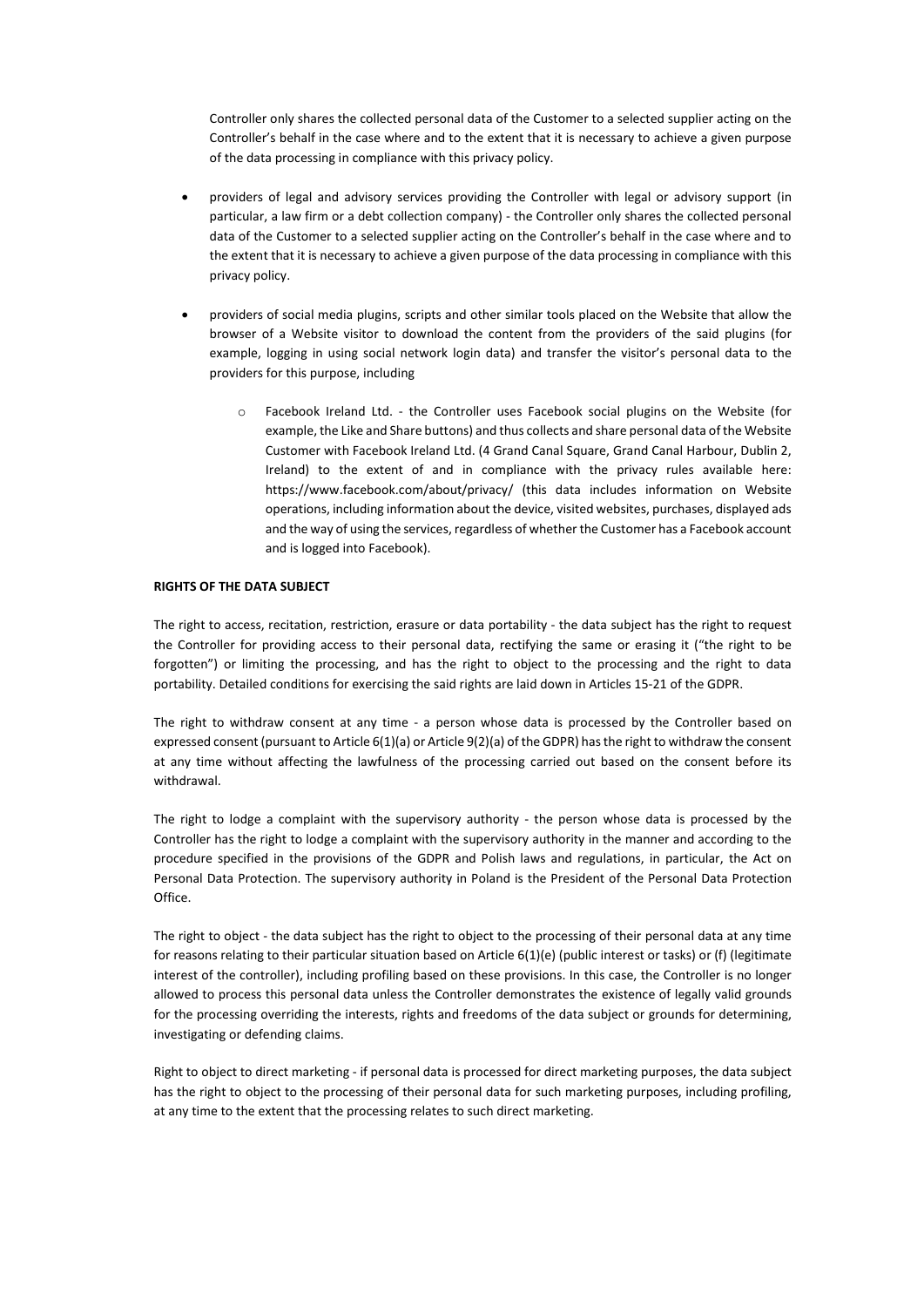To exercise the rights referred to in this paragraph of the privacy policy, you can contact the Controller by sending an appropriate message in writing or by email to the Controller's address provided at the beginning of the privacy policy or by using the contact form available on the Website.

## **COOKIES AND ANALYTICS ON THE WEBSITE**

Cookies are small text information in the form of text files sent by the server and saved on the side of the person visiting the Website (for example, on the hard drive of their computer, laptop or their smartphone's memory card, depending on the device used by the Website visitor). Detailed information on cookies and the history of their development can be found, for example, here: https://pl.wikipedia.org/wiki/HTTP\_cookie.

Cookies that may be sent by the Website can be divided into different types, according to the following criteria:

| Period of storing on the Website<br>visitor's device:                                                                                     | <b>Purpose of use:</b><br>1) necessary cookies (enable the                                                                                                                                                                                                                                                                                                                                                                                                                            |
|-------------------------------------------------------------------------------------------------------------------------------------------|---------------------------------------------------------------------------------------------------------------------------------------------------------------------------------------------------------------------------------------------------------------------------------------------------------------------------------------------------------------------------------------------------------------------------------------------------------------------------------------|
| session cookies (stored until<br>1)<br>the Website is left or the web<br>browser is closed) and                                           | Website to operate correctly),<br>2) functional/preferential cookies                                                                                                                                                                                                                                                                                                                                                                                                                  |
| permanent cookies (stored for<br>2)<br>a specified period defined by<br>parameters of each file or<br>until they are manually<br>deleted) | (enable the Website to adjust to<br>the Website visitor's preferences),<br>3) analytical and performance<br>cookies (that collect information<br>on how the Website is used),<br>4) marketing, advertising and social<br>media cookies (that collect<br>information about the Website<br>visitor to display them<br>personalized advertisements and<br>conduct other marketing<br>activities, including on websites<br>separate from the Website, such<br>as social networking sites) |
|                                                                                                                                           |                                                                                                                                                                                                                                                                                                                                                                                                                                                                                       |

The Controller may process data contained in Cookies when visitors use the Website for the following specific purposes:

| Purposes of using cookies on the | Identifying Customers as logged into the Website and showing that they are  |  |
|----------------------------------|-----------------------------------------------------------------------------|--|
| <b>Controller's Website</b>      | logged in (necessary cookies)                                               |  |
|                                  |                                                                             |  |
|                                  | Recording data from completed forms or surveys or Website login data        |  |
|                                  | (necessary and/or functional/preferential cookies)                          |  |
|                                  |                                                                             |  |
|                                  | adjusting the Website content to the Customer's individual preferences (for |  |
|                                  | example, regarding the colours, font size, page layout) and optimizing the  |  |
|                                  | use of the Website (functional/preferential cookies)                        |  |
|                                  |                                                                             |  |
|                                  | Keeping anonymous statistics showing how the Website is used (statistical   |  |
|                                  | cookies)                                                                    |  |
|                                  |                                                                             |  |
|                                  | Remarketing, namely surveying the behaviour of Website visitors through     |  |
|                                  | anonymous analysis of their activities (for example, repeated visits to     |  |
|                                  | specific pages, keywords, and the like) to create their profile and provide |  |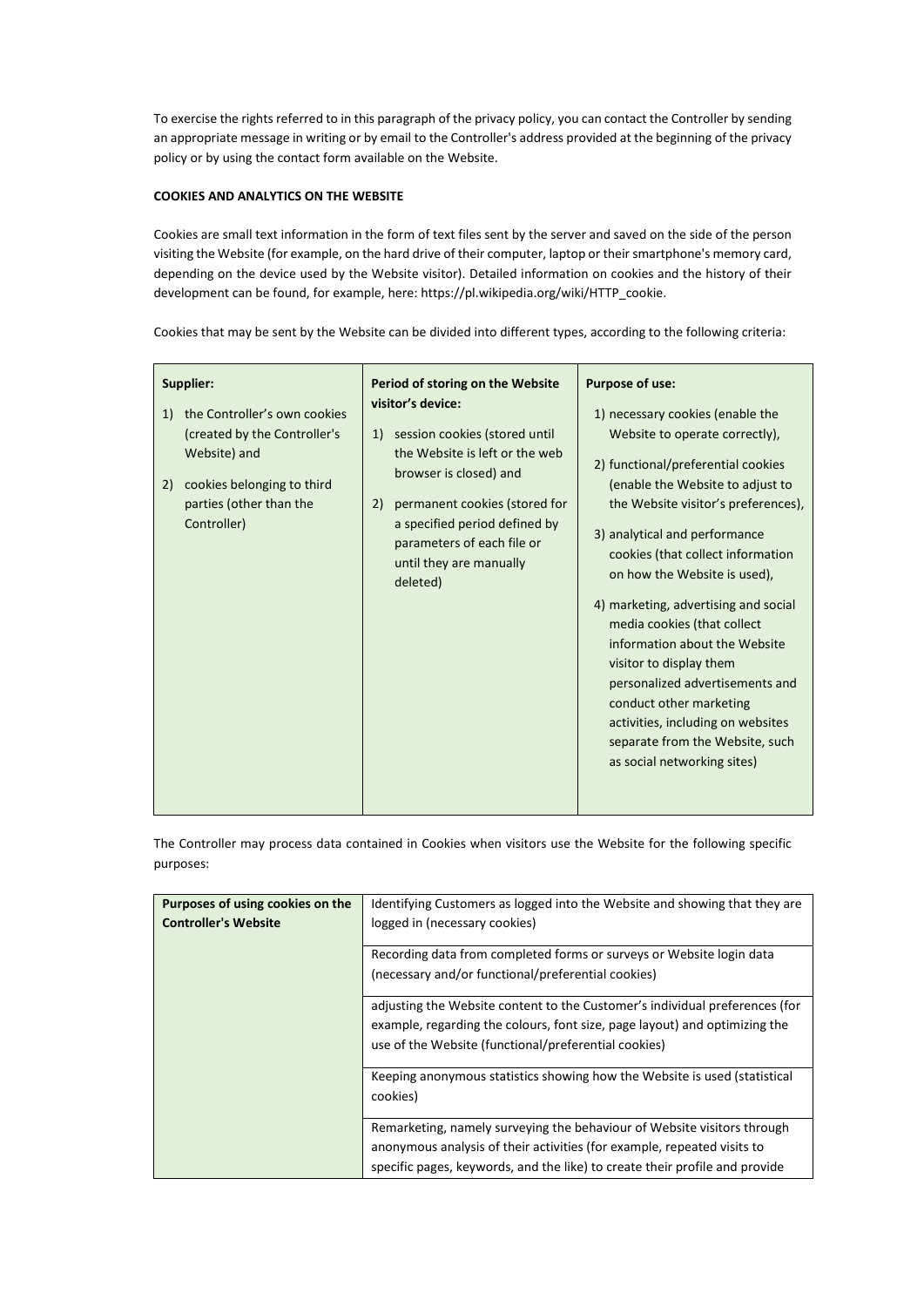| them with advertisements tailored to their anticipated interests, also when |
|-----------------------------------------------------------------------------|
| they visit other websites in the advertising network of Google Ireland Ltd. |
| and Facebook Ireland Ltd. (marketing, advertising and social media cookies) |
|                                                                             |

You can check in the most popular web browsers which cookies (including the period of operation of the cookies and their provider) are currently sent by the Website in the following manner:

| In Chrome:<br>(1) click the lock icon on the left<br>of the address bar, (2) go to the<br>"Cookies" tab. | In Firefox:<br>(1) click the shield icon on the left of<br>the address bar, (2) go to the<br>"Allowed" or "Blocked" tab, (3) click<br>the "Cross-site trackers", "Social<br>media trackers" or "Content with<br>trackers" | In Internet Explorer:<br>(1) click the "Tools" menu, (2) go to<br>the "Internet options" tab, (3) go to<br>the "General" tab, (4) go to the<br>"Settings" tab, (5) click the "View<br>files" field |
|----------------------------------------------------------------------------------------------------------|---------------------------------------------------------------------------------------------------------------------------------------------------------------------------------------------------------------------------|----------------------------------------------------------------------------------------------------------------------------------------------------------------------------------------------------|
| In Opera:<br>(1) click the lock icon on the left<br>of the address bar, (2) go to the<br>"Cookies" tab.  | In Safari:<br>(1) click the "Preferences" menu, (2)<br>go to the "Privacy" tab, (3) click the<br>"Manage website data" field.                                                                                             | Regardless of the browser, by<br>using the tools available, for<br>example, on the following<br>website:<br>https://www.cookiemetrix.com/ or<br>https://www.cookie-checker.com/                    |

Conventionally, most web browsers available on the market accept cookies by default. Everyone can define the terms of using Cookies by adjusting the settings of their own web browser. This means that you can, for example, partially (for example. temporarily) limit or completely disable the option of saving cookies; however, in the latter case, it may affect some of the Website functionalities.

The web browser settings in respect of cookies are important from the point of view of consenting to the use of cookies by our Website; according to laws and regulations, such consent may also be expressed through the web browser settings. Detailed information on changing cookie settings and removing them manually from the most popular web browsers is available in the help section of the web browser and on the following pages (just click on a given link):

[In Chrome](https://support.google.com/chrome/answer/95647?hl=pl) [In Firefox](https://support.mozilla.org/pl/kb/wlaczanie-i-wylaczanie-ciasteczek-sledzacych?redirectlocale=pl&redirectslug=W%C5%82%C4%85czanie+i+wy%C5%82%C4%85czanie+obs%C5%82ugi+ciasteczek) [In Internet-](https://support.microsoft.com/pl-pl/help/17442/windows-internet-explorer-delete-manage-cookies)Explorer [In Opera](https://help.opera.com/pl/latest/web-preferences/#cookies) [In Safari](https://support.apple.com/pl-pl/guide/safari/sfri11471/11.0/mac/10.13) [in Microsoft Edge](https://support.microsoft.com/pl-pl/help/4468242/microsoft-edge-browsing-data-and-privacy-microsoft-privacy)-Browser

The Controller may use Google Analytics and Universal Analytics services provided by Google Ireland Limited (Gordon House, Barrow Street, Dublin 4, Ireland) on the Website. These services help the Controller to keep statistics and analyse traffic on the Website. The collected data is processed within the framework of the said services to generate statistics helpful in administering the Website and analysing traffic on the Website. This data is of an aggregate nature. When using the said services on the Website, the Controller collects such data as the sources and medium of acquiring Website visitors and how they behave on the Website, information on devices and browsers they use to visit the website, the IP and domain, geographic data and demographic data (age, gender) and interests.

You can easily block information about your activity on the Website from being shared with Google Analytics; for this purpose, you can, for example, install a browser add-on provided by Google Ireland Ltd. and available here: https://tools.google.com/dlpage/gaoptout?hl=pl.